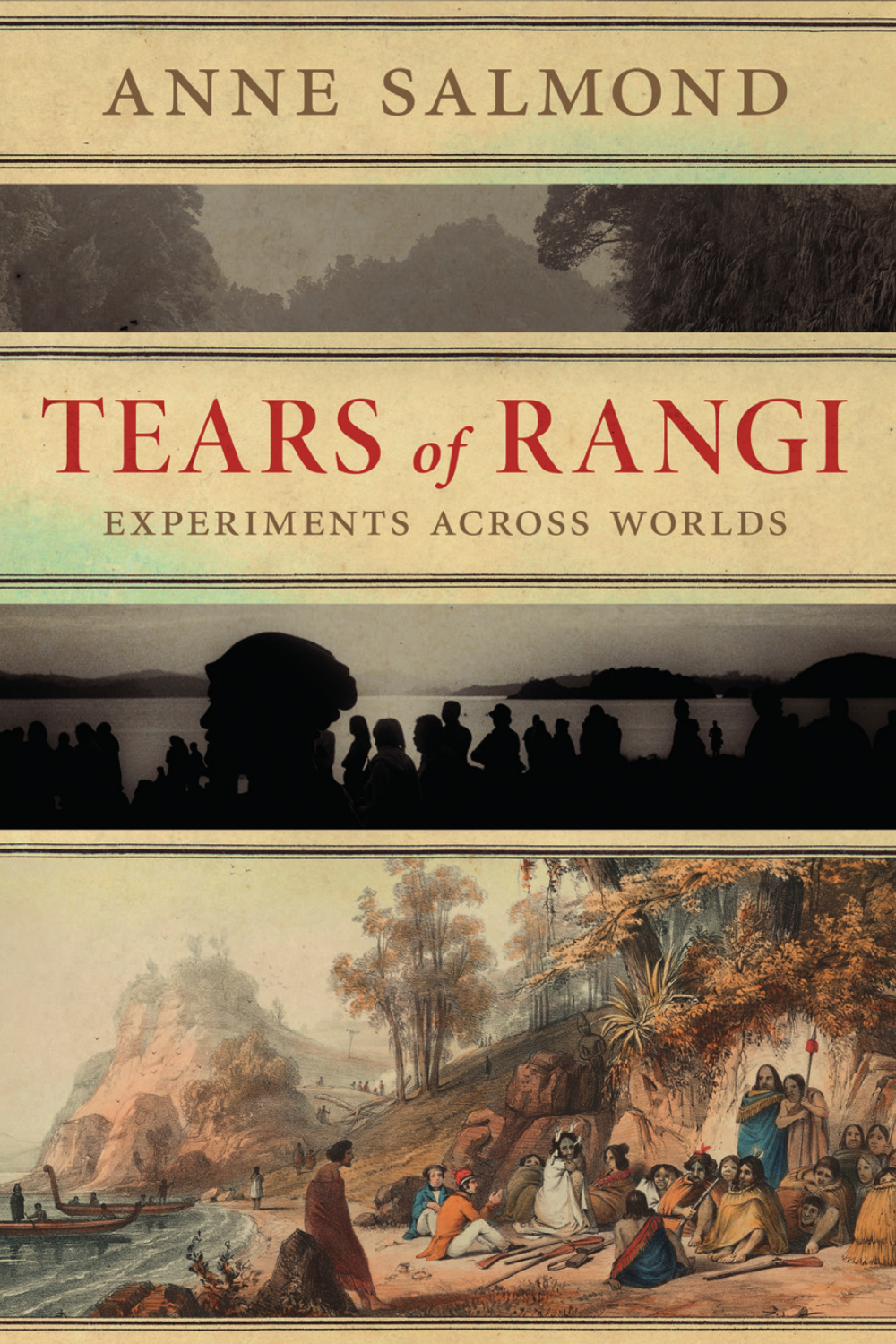*This is an absorbing historical narrative with bigger and bolder political and ethical arguments. The book is engagingly written and a worthy successor to Salmond's Two Worlds and Between Worlds, from which it picks up chronologically, as well as to more recent works on Cook and Bligh.* – Nicholas Thomas, University of Cambridge

*'This book was an absolute joy to read. It engages in highly relevant and topical issues for all of us as New Zealanders. By anchoring our colonial history in contemporary issues of sovereignty and property, it has the potential to be a landmark book for Aotearoa New Zealand.'*  – Jacinta Ruru, University of Otago and Ngā Pae o te Māramatanga

Six centuries ago Polynesian explorers, who inhabited a cosmos in which islands sailed across the sea and stars across the sky, arrived in Aotearoa New Zealand where they rapidly adapted to new plants, animals, landscapes and climatic conditions. Four centuries later, European explorers arrived with maps and clocks, grids and fences, and they too adapted to a new island home. In this remote, beautiful archipelago, settlers from Polynesia and Europe (and elsewhere) have clashed and forged alliances, they have fiercely debated what is real and what is common sense, what is good and what is right.

In this, her most ambitious book to date, Dame Anne Salmond looks at New Zealand as a site of cosmo-diversity, a place where multiple worlds engage and collide. Beginning with a fine-grained inquiry into the early period of encounters between Māori and Europeans in New Zealand (1769–1840), Salmond then investigates such clashes and exchanges in key areas of contemporary life – waterways, land, the sea and people.

We live in a world of gridded maps, Outlook calendars and balance sheets – making it seem that this is the nature of reality itself. But in New Zealand, concepts of whakapapa and hau, complex networks and reciprocal exchange, may point to new ways of understanding interactions between peoples, and between people and the natural world. Like our ancestors, Anne Salmond suggests, we too may have a chance to experiment across worlds.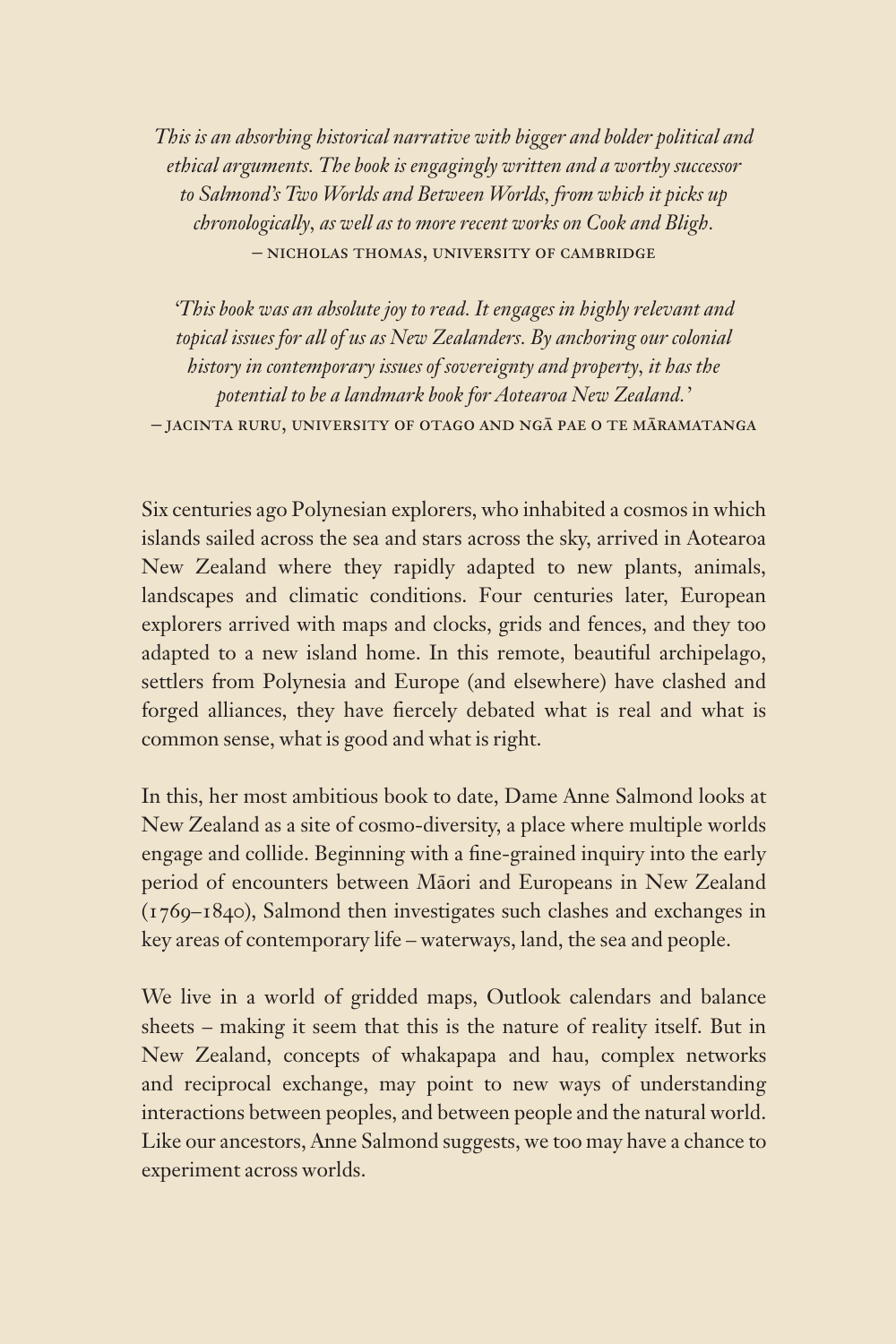

Dame Anne Salmond is Distinguished Professor of Māori Studies at the University of Auckland and author of books including *Hui: A Study of Maori Ceremonial Gatherings* (1975, A.H. and A.W. Reed); *Amiria: The Life Story of a Maori Woman* (1976, A.H. and A.W. Reed); *Eruera: The Teachings of a Maori Elder* (1980, Oxford University Press); *Two Worlds: First Meetings between Maori and Europeans 1642–1772* (1991, Viking Press, University of Hawai'i Press); *Between Worlds: Early Exchanges between Maori and Europeans 1773–1815* (1997, Viking Press, University of Hawai'i Press); *The Trial of the Cannibal Dog: Captain Cook in the South Seas* (2003, Penguin UK, Penguin NZ, Yale University Press); *Aphrodite's Island: The European Discovery of Tahiti* (2007, University of California Press, Penguin NZ) and *Bligh: William Bligh in the South Seas* (2011, University of California Press, Penguin NZ). Among many honours and awards, she is an International Member of the American Philosophical Society, a Foreign Associate of the US National Academy of Sciences and a Corresponding Fellow of the British Academy; in 2013 she became New Zealander of the Year and Banne Anne Salmond is Distinguished Professor of Maori Studies at the University of Auckland and author of books including *Hui: A Study of a Maori Woman* (1976, A.H. and A.W. Reed); *Amiria: The Lifty of a Maori Woman* (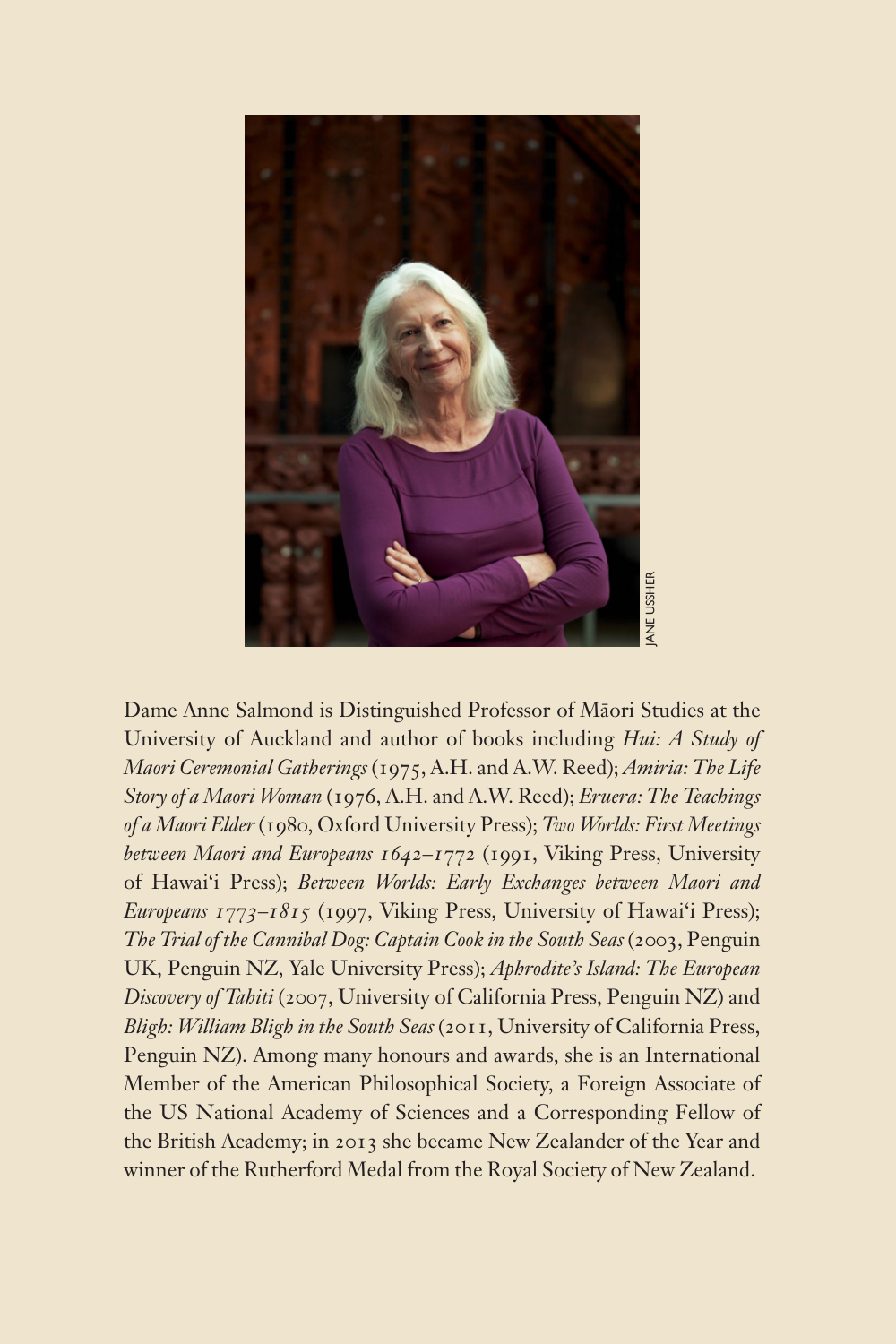#### **CONTENTS**

| Preface: Voyaging Worlds<br>1                                |  |
|--------------------------------------------------------------|--|
| PART ONE: EARLY ENCOUNTERS, 1769-1840                        |  |
| Chapter One: Hau: The Wind of Life<br>7                      |  |
| Chapter Two: Tupaia's Cave<br>IQ                             |  |
| Chapter Three: Ruatara's Dying<br>55                         |  |
| Chapter Four: Hongi Hika and Thomas Kendall<br>96            |  |
| Chapter Five: How D'ye Do, Mr. King Shunghee?<br>125         |  |
| Chapter Six: Decline and Fall<br>$I \, \zeta I$              |  |
| Chapter Seven: The Spring of the World<br>2OI                |  |
| Chapter Eight: Our Words Will Sink like a Stone<br>247       |  |
| PART TWO: RIVERS, LAND, SEA AND PEOPLE                       |  |
| Chapter Nine: Tears of Rangi: Awa / Rivers<br>20I            |  |
| Chapter Ten: Like a Bird on a Sandbank: Whenua / Land<br>316 |  |
| Chapter Eleven: Fountain of Fish: Moana / Sea<br>35I         |  |
| Chapter Twelve: Once were Warriors: Tangata / People<br>378  |  |
| Afterword: Voyaging Stars<br>406                             |  |
| Notes $418$                                                  |  |
| Bibliography 463                                             |  |
| Illustration credits<br>484                                  |  |

Index 488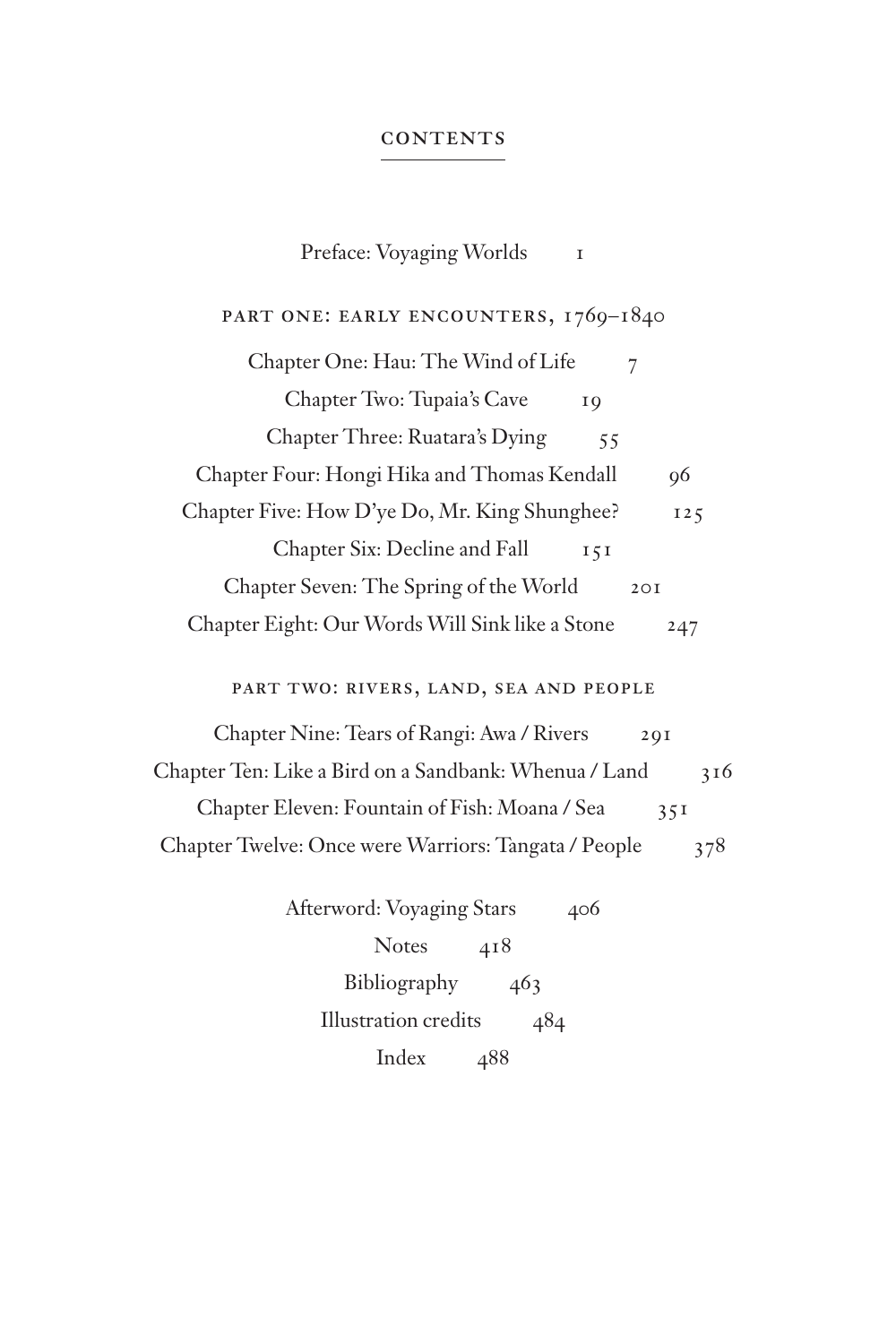### Decline and Fall

DRING HIS TIME IN ENGLAND, HONGI HIKA IMPRESSED MANY<br>people, including King George IV, with his acute intelligence<br>and dignified demeanour, confounding their ideas about canni-<br>bels and savages. In 1840, Thomas Macaulay, t people, including King George IV, with his acute intelligence and dignified demeanour, confounding their ideas about cannibals and savages. In 1840, Thomas Macaulay, the author of a monumental five-volume *History of England*, imagined a future in which London would lie in ruins, and 'some traveller from New Zealand, shall in the midst of a vast solitude, take his stand on a broken arch of London Bridge to sketch the ruins of St. Paul's'1 – a distant echo of Hongi's visit. This vivid image, which prophesied that like Rome, the British Empire would 'decline and fall', posed an alternative to those stadial theories that described human evolution as an inevitable progress from 'savagery' to 'civilisation'.

When Hongi arrived back in the Bay of Islands in July 1821, he was disenchanted with the missionaries. In England he had learned that despite their pretensions to superiority, Marsden and his fellow missionaries were commoners, or tūtūā, not rangatira; and that some of the things that they had told him were untrue. When he learned about a quarrel during his absence between his adult daughter Taieke and William Puckey's elevenyear-old daughter Elizabeth, Hongi was incensed. During this quarrel, Taieke had called Puckey a kuki, or slave, saying that her father would kill and eat him when he came back from England. In response Elizabeth retorted that when Hongi returned, she would cut off his head and boil it in an iron pot – a terrible insult.<sup>2</sup> According to Butler:

[Hongi] remained sullenly at his hut about half a mile distant from the Settlement for several days, without coming to see us. He represented among the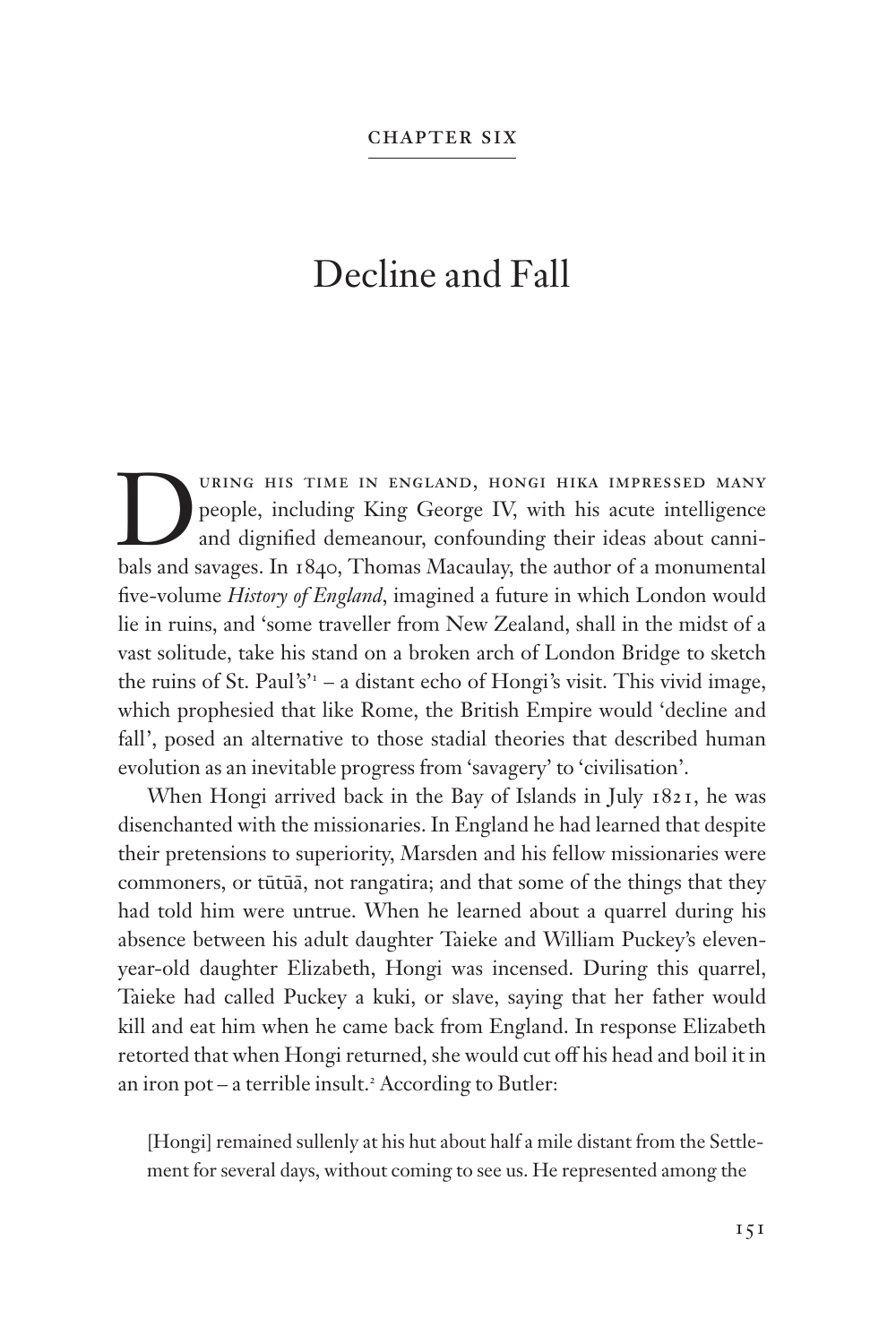

*Hannah King, sketched by Thomas Hutton, 1844.*

Tribe that we were only poor people (Cooks) that King George whom he had seen knew nothing at all about us nor Mr Marsden either. In consequence of this, we have had to bear with many hard speeches and cruel mockings not worth repeating.3

Those who had been helping the missionaries in their houses and fields stopped work, while others plundered their crops, confiscating their potatoes and kūmara. When Butler's loyal foreman Taiwhanga tried to stop them, he was wounded with a bayonet, and Butler's wife and son were given a thrashing. In a muru raid on Puckey's house, their cutlery, china and kitchen goods were confiscated, and a warrior seized his son by the hair, threatening to cut off his head. The other missionaries were also cursed at and threatened, and their domestic animals, tools and household items were seized.

The missionaries' families were terrified, and Mrs King was so traumatised by an attack on their house that she had a breakdown. When Butler reproached Hongi for these outrages, saying that he and his fellow missionaries had been kind to his family during his absence, Hongi accused him of trying to stop him from making the journey to England.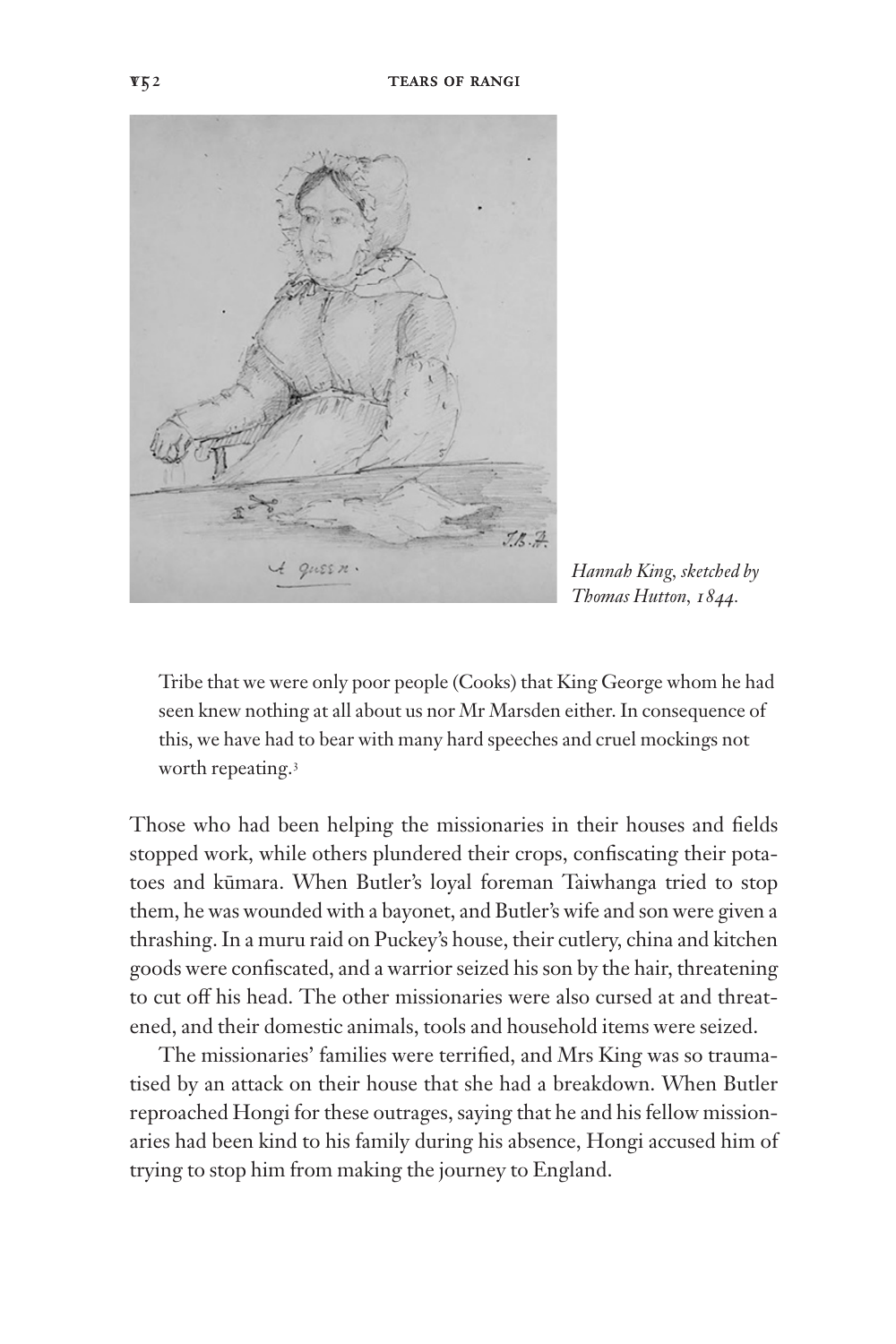Butler admitted that he had not wanted Hongi to go to England, saying that it was because he loved him and it was too dangerous. In reply, Hongi snapped that this was not true, and that he was only trying to stop him from acquiring muskets and gunpowder. Although Butler and Marsden both told him that the king had forbidden them to trade muskets with Māori, Hongi said, when he had asked King George about this, the king replied that he had given no such order, and that he did not know these people.

Hongi also accused Marsden of writing a 'bad letter' about him and Kendall to the Church Missionary Society, so that the Secretary and the Committee in London insulted him with niggardly gifts. When they returned to Port Jackson, Marsden had refused to give him anything at all, despite the debt of gratitude he owed to Hongi and his people for protecting the mission. He told Butler that if he would not barter muskets and gunpowder for his provisions, he should leave the country. Finally, he said that he no longer wanted his children to learn to read and write, and that 'the people at the Warre Karrakeeah [whare karakia – church] are bad, and the Karrakeeah [karakia *–* Christian worship] itself was no good for the New Zealand man'.4

After his experiences in Britain and Port Jackson, Hongi had largely rejected European beliefs and customs, and for the rest of his life he held fast to tikanga Māori (Māori ideas of proper behaviour). During their voyage to England, Kendall and Hongi had become good friends, and Kendall backed Hongi in these disputes. He told Butler that he was willing to trade muskets and gunpowder to Hongi and his people, and wrote to Samuel Marsden, saying that he had no right to try to forbid Māori from trading with Europeans as they wished in their own country:

They consider themselves free, whatever we may think to the contrary. They have too much pride and independence of spirit to take in good part any restraints that we may think necessary to lay upon them. . . .

Reflect for a moment that we are the subjects of a heathen government. Consider the absolute control which the natives have over us directly and over our property and proceedings indirectly, having it in their power to increase or diminish our supplies, and that the passion of the natives for war and arms is ungovernable.

Kendall also reproached Marsden for exaggerating the successes of the New Zealand mission in his reports to Britain; for investing its resources